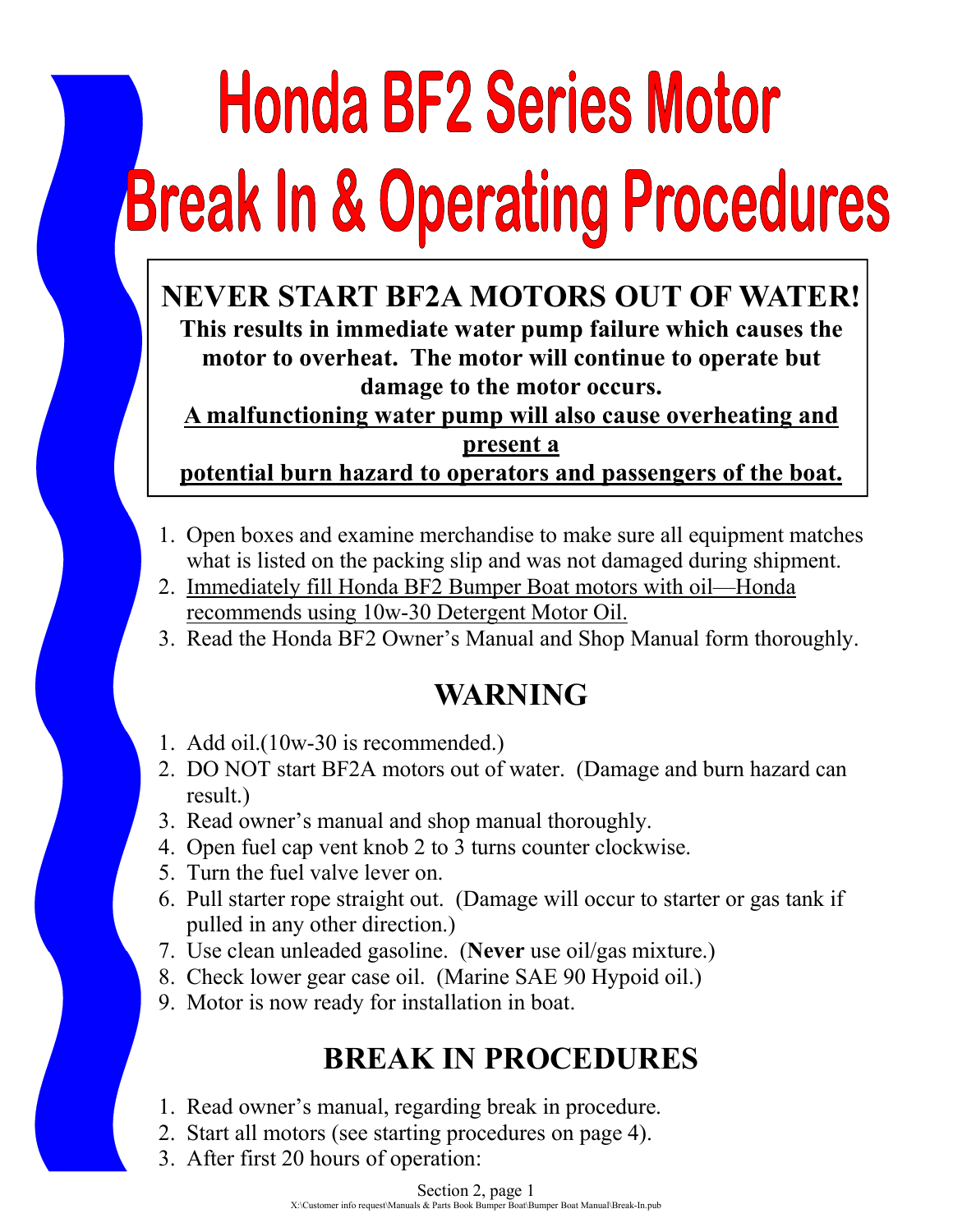- A. Change oil in all motors.
- B. Check handle bars for tightness.
- C. Check prop for shear pin damage.
- D. Lube cables and linkages.
- E. Check pivot for smooth operation through full range. If operation is rough, tight or sticky see manual for service instructions.

# **NEVER START BF2A MOTORS OUT OF WATER!**

**This results in immediate water pump failure which causes the motor to overheat. The motor will continue to operate but damage to the motor occurs. A malfunctioning water pump will also cause overheating and present a potential burn hazard to operators and passengers of the boat.** 

4. Adjust idle speeds (NOTE: This is a vital procedure to insure satisfactory BF2 engine performance after first 20 hours of Honda BF2 motor operation!)

In order to adequately adjust idle speeds, you should purchase a tachometer (part #01073 is available from J&J).

- A. Turn to page 21 in the shop manual (Note: this is the larger manual not the smaller owner's manual) and read item 6 – Carburetor. This tells how to adjust idle speed.
- B. These instructions recommend 1400 RPM plus or minus 100 RPM. This is too low for bumper boat use!! In order to meet the demands of a commercial bumper boat operation, the idle speed on the Honda BF2 should be set at 1700 RPM plus or minus 100 RPM.

**Failure to adjust idle speeds will result in difficulty starting motors and repeated stalling.**

# **TROUBLE SHOOTING**

**Problem 1—Difficulty starting Honda motors and motor won't run at full speed. (Motor dies when full throttle is applied.)** 

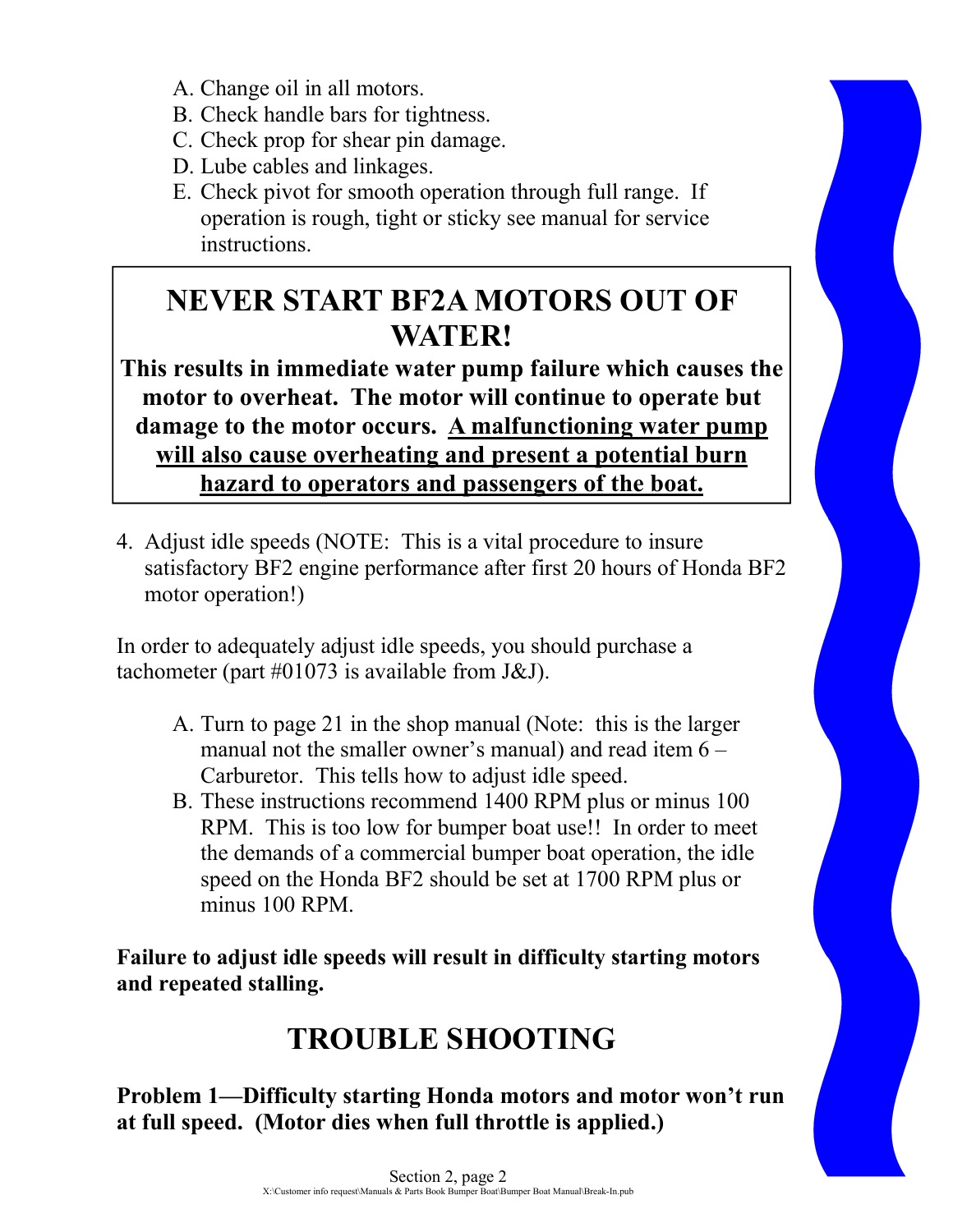- Step 1 On/Off switch on side of motor is in "On" position.
- Step  $2 -$  Check to see if there is gas in the tank.
- Step 3 Vent on gas cap all the way open.
- Step 4 Check to see if motor starts (Note: if motor is cold, refer to starting procedure on page 4. If motor doesn't start easily and run properly after trying steps 1 through 4 above, m move ahead to step 5.
- Step 5 Take off tank and make sure fuel filter is clear of any particles. Even the smallest obstruction in the fuel line will prevent motor from running correctly.
- Step 6 Make sure gas line is free of any type of obstruction or particles (note: use a 10mm wrench and unscrew float chamber bowl from carburetor – see shop manual. Once you remove float chamber, blow air through the line. If you can't blow air easily, you have an obstruction.
- Step 7 Now that the float chamber is removed, check main jet (see page 33) to see that it is not clogged by looking through into the light. (NOTE: To remove main jet, you must use a small screwdriver.)

(If obstructions continue to occur in fuel line, fuel filter and float needle, it might be shavings from the gas tank completely. We blow out all tanks several times but shavings still occur from time to time. Drain gas tank, let it dry and using the air line, blow out the tank.) Make sure in line 75 micron fuel filter is clean and in place.

#### Step 8 – Put motor back together and it should operate correctly-**Problem 2 – Motor starts and run properly but boat won't move even though prop appears to be spinning.**

- Step 1 Take motor out of boat.
- Step  $2 -$  Use screwdriver to push prop and see that it moves freely in either direction. If it moves easily, that's a sign that the shear pin has broken and needs to be replaced. Just follow instructions at end of this section.

#### **Problem 3 – Motor runs poorly – stalls, doesn't rev and smells like it is burning. The motor is overheating.**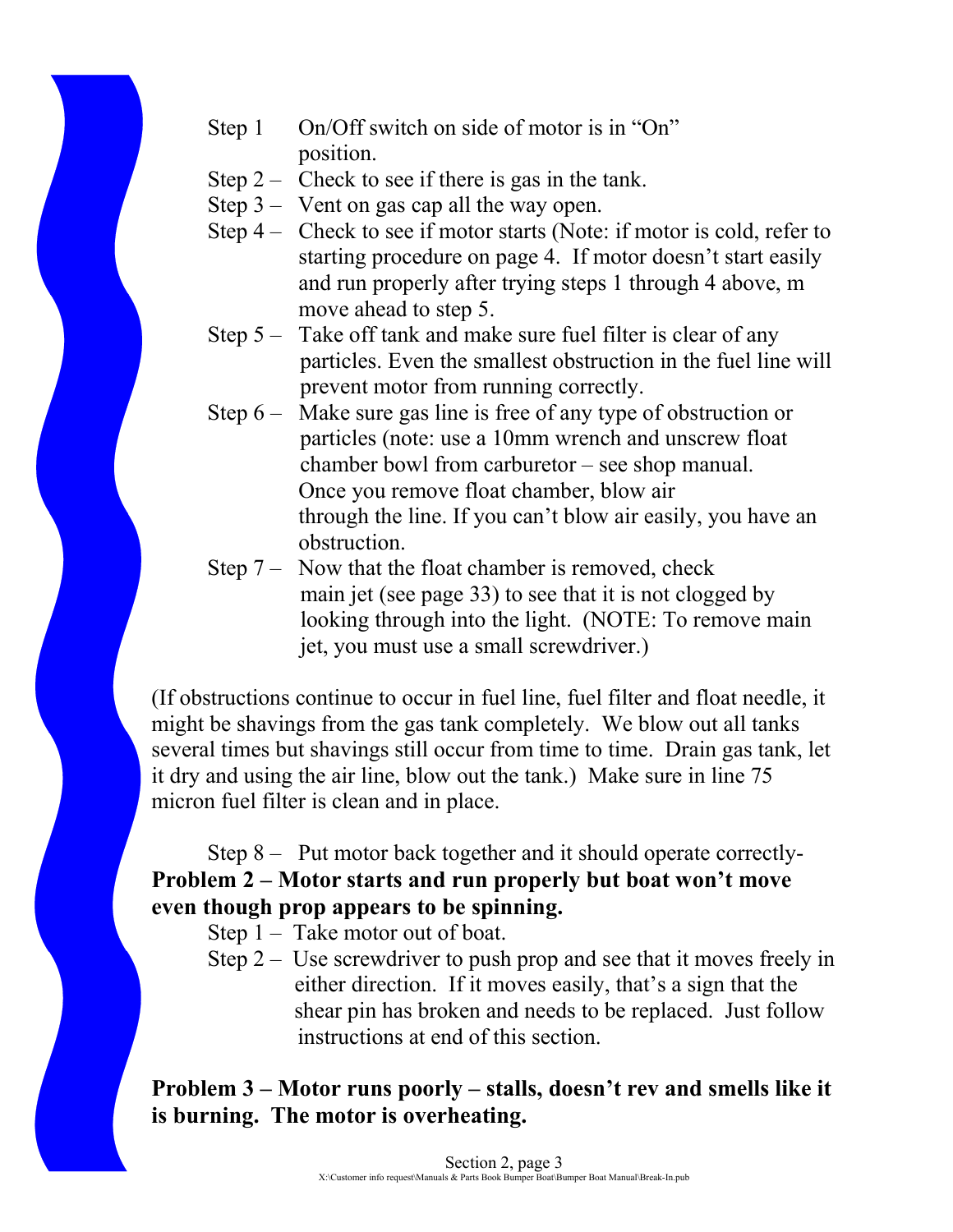- Step 1 **(BF2A Motors Only)** Check pivot for water coming out of pivot area. If water flow is sufficient the pivot area will be cool to the touch. If the pivot area is warm or hot to the touch do not operate unit until proper water flow is restored.
- Step 2 **(BF2A Motors Only)** Check water intake screen for any obstruction (see page 5 of the owner's manual).
- Step 3 Blow out water tube for any obstructions (BF2A only)
- Step 4 Replace water pump (see service manual, page 51). (BF2A only)

 . **NOTE: How often should you change oil? Every 100 hours of operation or weekly if hour meter is not used.** 

**NOTE: This is one of the most important maintenance procedures on any Honda motor. Failure to perform this simple task will lead to problems and down time!** 

## **PROCEDURES FOR STARTING HONDA BF2 BUMPER BOAT MOTORS WHEN COLD**

Each morning:

- 1. Fill fuel tanks 2 inches from the top. Make certain "O" ring is inside gas cap.
- 2. Open gas cap screw vent by turning counter clockwise (2-3 turns out).
- 3. Turn the on/off lever on side of motor to the ON position.
- 4. Pull choke knob completely out (located directly below the pull rope.)
- 5. Give the motor 2-4 good straight pulls. If it fails to start, give the throttle lever half-way, pull 2-3 more times.
- 6. Let idle about 30 seconds with choke out. After 30 seconds push choke knob completely in. The motor should idle by itself.

**MECHANIC ONLY**: If the motor fails to start, the most likely cause is water in the gas. Place appropriate receptacle under the carburetor to prevent spillage and turn the wing nut under the carburetor float bowl 3-4 turns counter clockwise and let the water-gas mix drain out. Let it drain for 10 seconds and close. Then proceed with starting procedures (Steps 4-6). If motor still will not start, refer to Trouble Shooting on page 3.